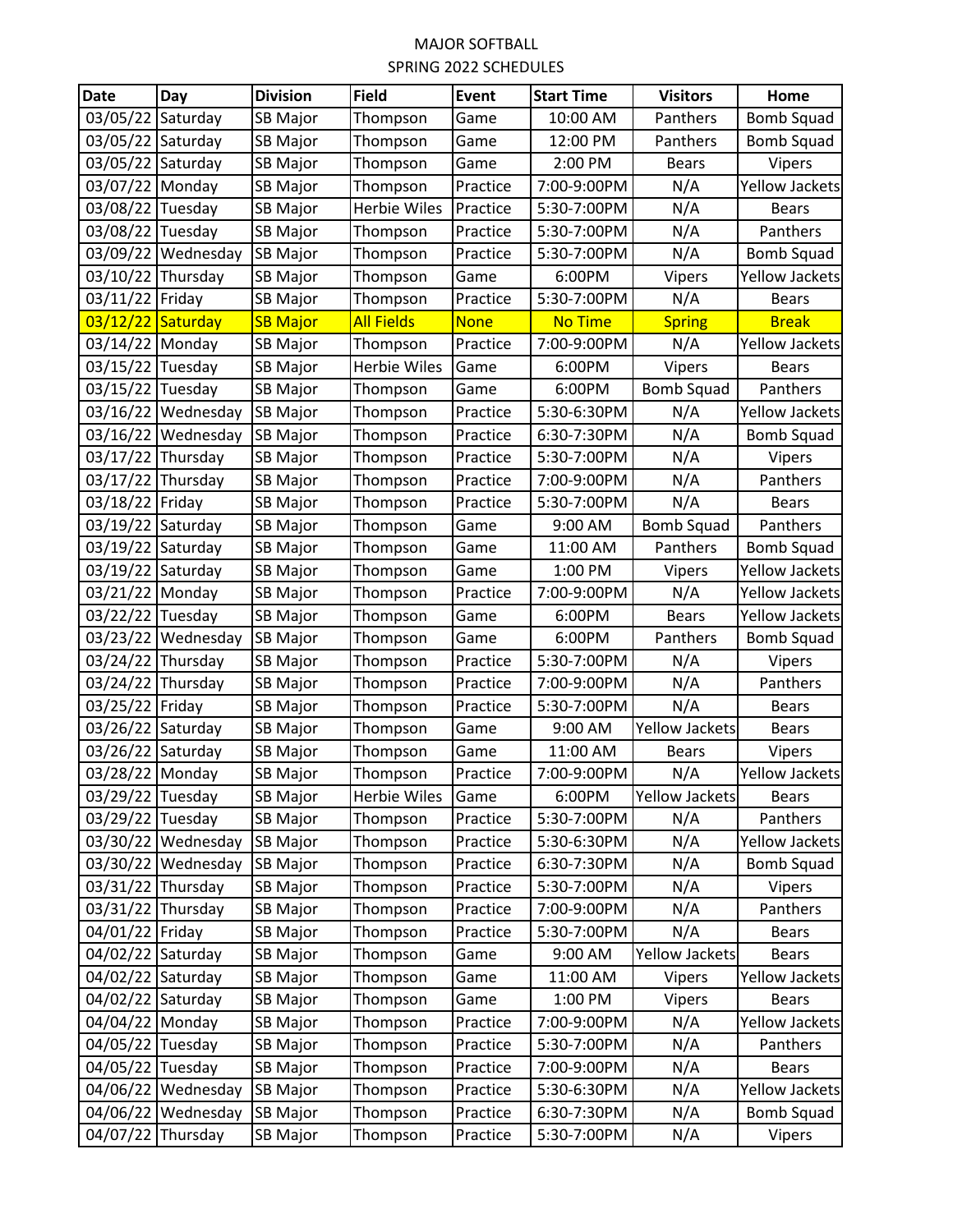## MAJOR SOFTBALL SPRING 2022 SCHEDULES

| <b>Date</b>       | Day                | <b>Division</b> | <b>Field</b> | Event    | <b>Start Time</b> | <b>Visitors</b>       | Home                  |
|-------------------|--------------------|-----------------|--------------|----------|-------------------|-----------------------|-----------------------|
| 04/07/22          | Thursday           | <b>SB Major</b> | Thompson     | Practice | 7:00-9:00PM       | N/A                   | Panthers              |
| 04/08/22          | Friday             | <b>SB Major</b> | Thompson     | Practice | 5:30-7:00PM       | N/A                   | <b>Bears</b>          |
| 04/09/22          | Saturday           | <b>SB Major</b> | Thompson     | Game     | 9:00 AM           | Yellow Jackets        | Vipers                |
| 04/09/22 Saturday |                    | <b>SB Major</b> | Thompson     | Game     | 11:00 AM          | <b>Yellow Jackets</b> | <b>Bears</b>          |
| 04/11/22 Monday   |                    | <b>SB Major</b> | Thompson     | Practice | 7:00-9:00PM       | N/A                   | <b>Yellow Jackets</b> |
| 04/12/22          | Tuesday            | <b>SB Major</b> | Thompson     | Practice | 5:30-7:00PM       | N/A                   | Panthers              |
| 04/12/22 Tuesday  |                    | <b>SB Major</b> | Thompson     | Practice | 7:00-9:00PM       | N/A                   | <b>Bears</b>          |
|                   | 04/13/22 Wednesday | <b>SB Major</b> | Thompson     | Practice | 5:30-6:30PM       | N/A                   | Yellow Jackets        |
|                   | 04/13/22 Wednesday | <b>SB Major</b> | Thompson     | Practice | 6:30-7:30PM       | N/A                   | <b>Bomb Squad</b>     |
| 04/14/22          | Thursday           | SB Major        | Thompson     | Practice | 5:30-7:00PM       | N/A                   | Vipers                |
| 04/14/22          | Thursday           | <b>SB Major</b> | Thompson     | Practice | 7:00-9:00PM       | N/A                   | Panthers              |
| 04/15/22          | Friday             | <b>SB Major</b> | Thompson     | Practice | 5:30-7:00PM       | N/A                   | <b>Bears</b>          |
| 04/16/22 Saturday |                    | <b>SB Major</b> | Thompson     | Game     | 9:00 AM           | Panthers              | <b>Bomb Squad</b>     |
| 04/16/22          | Saturday           | <b>SB Major</b> | Thompson     | Game     | 11:00 AM          | Panthers              | <b>Bomb Squad</b>     |
| 04/16/22          | Saturday           | <b>SB Major</b> | Thompson     | Game     | 1:00 PM           | <b>Bears</b>          | Vipers                |
| 04/18/22 Monday   |                    | SB Major        | Thompson     | Practice | 7:00-9:00PM       | N/A                   | <b>Yellow Jackets</b> |
| 04/19/22          | Tuesday            | <b>SB Major</b> | Thompson     | Practice | 5:30-7:00PM       | N/A                   | Panthers              |
| 04/19/22          | Tuesday            | <b>SB Major</b> | Thompson     | Practice | 7:00-9:00PM       | N/A                   | <b>Bears</b>          |
|                   | 04/20/22 Wednesday | <b>SB Major</b> | Thompson     | Practice | 5:30-6:30PM       | N/A                   | <b>Yellow Jackets</b> |
| 04/20/22          | Wednesday          | <b>SB Major</b> | Thompson     | Practice | 6:30-7:30PM       | N/A                   | <b>Bomb Squad</b>     |
| 04/21/22          | Thursday           | SB Major        | Thompson     | Practice | 5:30-7:00PM       | N/A                   | Vipers                |
| 04/21/22 Thursday |                    | <b>SB Major</b> | Thompson     | Practice | 7:00-9:00PM       | N/A                   | Panthers              |
| 04/22/22          | Friday             | <b>SB Major</b> | Thompson     | Practice | 5:30-7:00PM       | N/A                   | <b>Bears</b>          |
| 04/23/22          | Saturday           | <b>SB Major</b> | Thompson     | Game     | 9:00 AM           | <b>Bears</b>          | <b>Yellow Jackets</b> |
| 04/23/22          | Saturday           | SB Major        | Thompson     | Game     | 11:00 AM          | <b>Yellow Jackets</b> | Vipers                |
| 04/25/22          | Monday             | SB Major        | Thompson     | Game     | 6:00PM            | <b>Bears</b>          | <b>Yellow Jackets</b> |
| 04/26/22 Tuesday  |                    | <b>SB Major</b> | Thompson     | Practice | 5:30-7:00PM       | N/A                   | Panthers              |
| 04/26/22          | Tuesday            | <b>SB Major</b> | Thompson     | Practice | 7:00-9:00PM       | N/A                   | <b>Bears</b>          |
| 04/27/22          | Wednesday          | <b>SB Major</b> | Thompson     | Practice | 5:30-6:30PM       | N/A                   | <b>Yellow Jackets</b> |
|                   | 04/27/22 Wednesday | <b>SB Major</b> | Thompson     | Practice | 6:30-7:30PM       | N/A                   | Bomb Squad            |
| 04/28/22 Thursday |                    | SB Major        | Thompson     | Practice | 5:30-7:00PM       | N/A                   | Vipers                |
| 04/28/22 Thursday |                    | <b>SB Major</b> | Thompson     | Practice | 7:00-9:00PM       | N/A                   | Panthers              |
| 04/29/22 Friday   |                    | <b>SB Major</b> | Thompson     | Practice | 5:30-7:00PM       | N/A                   | <b>Bears</b>          |
| 04/30/22 Saturday |                    | <b>SB Major</b> | Thompson     | Game     | 9:00 AM           | <b>Yellow Jackets</b> | <b>Bears</b>          |
| 04/30/22 Saturday |                    | <b>SB Major</b> | Thompson     | Game     | 11:00 AM          | Panthers              | <b>Bomb Squad</b>     |
| 04/30/22 Saturday |                    | <b>SB Major</b> | Thompson     | Game     | 1:00 PM           | <b>Bomb Squad</b>     | Panthers              |
| 05/02/22 Monday   |                    | <b>SB Major</b> | Thompson     | Practice | 7:00-9:00PM       | N/A                   | <b>Yellow Jackets</b> |
| 05/03/22 Tuesday  |                    | SB Major        | Thompson     | Game     | 6:00PM            | Vipers                | <b>Bears</b>          |
|                   | 05/04/22 Wednesday | SB Major        | Thompson     | Practice | 5:30-6:30PM       | N/A                   | <b>Yellow Jackets</b> |
|                   | 05/04/22 Wednesday | <b>SB Major</b> | Thompson     | Practice | 6:30-7:30PM       | N/A                   | <b>Bomb Squad</b>     |
| 05/05/22 Thursday |                    | <b>SB Major</b> | Thompson     | Practice | 5:30-7:00PM       | N/A                   | Vipers                |
| 05/05/22 Thursday |                    | <b>SB Major</b> | Thompson     | Practice | 7:00-9:00PM       | N/A                   | Panthers              |
| 05/06/22          | Friday             | <b>SB Major</b> | Thompson     | Practice | 5:30-7:00PM       | N/A                   | <b>Bears</b>          |
| 05/07/22 Saturday |                    | <b>SB Major</b> | Thompson     | Game     | 9:00 AM           | Vipers                | <b>Yellow Jackets</b> |
| 05/07/22 Saturday |                    | SB Major        | Thompson     | Game     | 11:00 AM          | Vipers                | <b>Bears</b>          |
| 05/09/22 Monday   |                    | SB Major        | Thompson     | Game     | 6:00PM            | Vipers                | Yellow Jackets        |